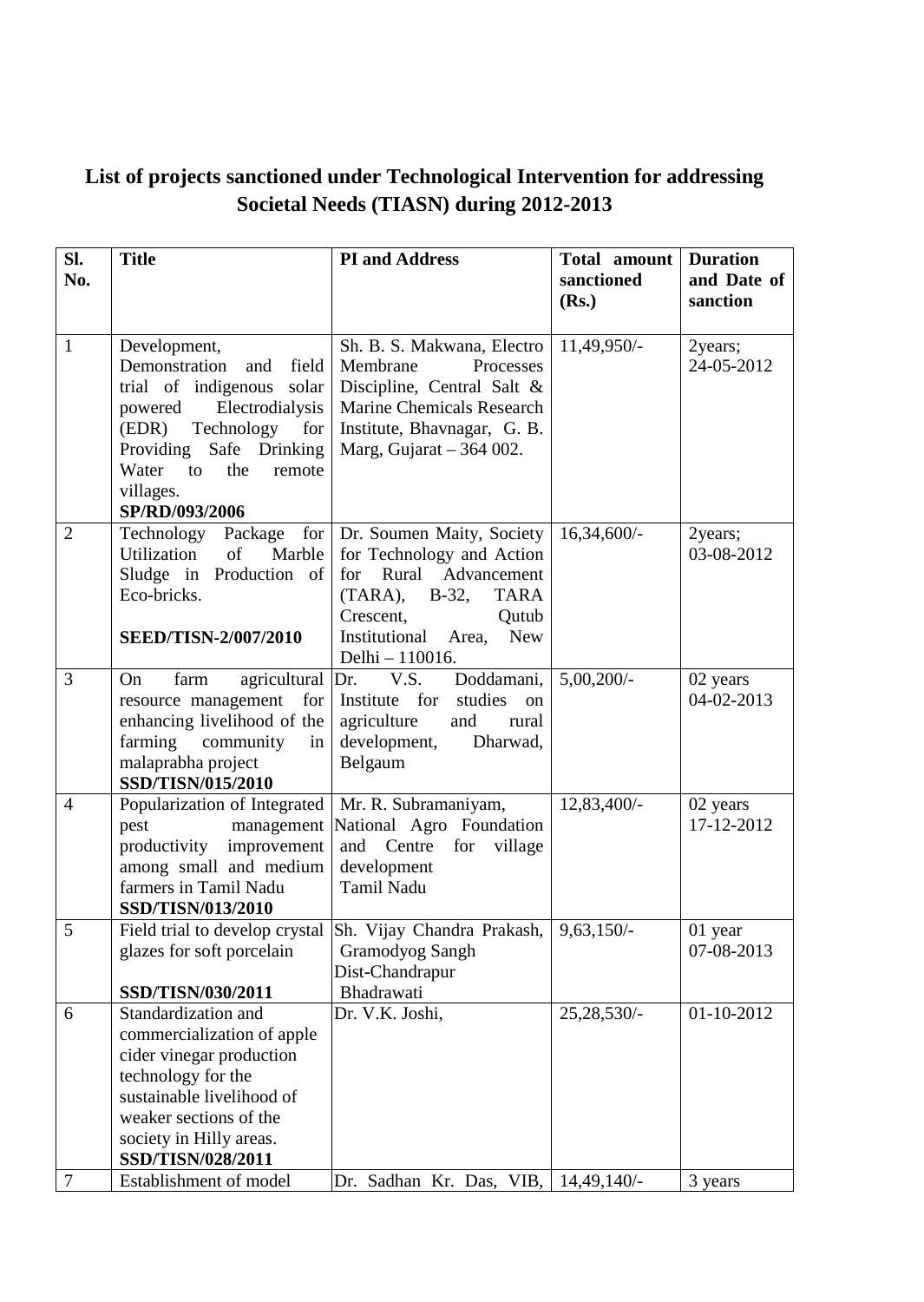|             | nursery and bee keeping for<br>development of apiculture<br>gardening at sagar Island,<br>Sundarban, W.B.<br><b>SSD/TISN/031/2010</b> | <b>West Bangal</b>         |               | 22-11-2012 |
|-------------|---------------------------------------------------------------------------------------------------------------------------------------|----------------------------|---------------|------------|
| 8           | Popularization of integrated                                                                                                          | Sh. M.R.                   | 12,83,400/-   |            |
|             | pest management and social                                                                                                            | Ramasubramaniyam,          |               |            |
|             | health management                                                                                                                     | Chunampet<br>NAF,<br>post, |               | 17-12-2012 |
|             | technologies for sustainable                                                                                                          | Kanchapuram District       |               |            |
|             | crop productivity                                                                                                                     |                            |               |            |
|             | improvement among small                                                                                                               |                            |               |            |
|             | and medium farmers in                                                                                                                 |                            |               |            |
|             | T.N.                                                                                                                                  |                            |               |            |
|             | <b>SSD/TISN/013/2010</b>                                                                                                              |                            |               |            |
| $\mathbf Q$ | Development of Green                                                                                                                  | Dr. Sachin A. Mandavgane,  | $22,01,000/-$ | 21-05-2012 |
|             | <b>Construction materials</b>                                                                                                         | VNIT                       |               |            |
|             | using industrial waste for                                                                                                            | Nagpur                     |               |            |
|             | low-cost housing.                                                                                                                     |                            |               |            |
|             | SSD/TISN/020/2009                                                                                                                     |                            |               |            |

## **LIST OF PROJECT SANCTIONED UNDER SYST SCHEME DURING 2012-13**

| S.  | Title of the project                                       | <b>PI</b> and Address | <b>Total</b>     | Date of               |
|-----|------------------------------------------------------------|-----------------------|------------------|-----------------------|
| No. |                                                            |                       | <b>Approved</b>  | <b>Start/Sanction</b> |
|     |                                                            |                       | Cost             |                       |
| 1.  | SP/YO/003/2011                                             | Mr<br><b>Reesamol</b> | R <sub>s</sub> . | 3 years               |
|     |                                                            | G.Vaz                 | $13,97,680/-$    | 07.12.2012            |
|     | Cost effective management of root <b>Peermade</b>          |                       |                  |                       |
|     | grubs in cardamom through the Development                  |                       |                  |                       |
|     | development of low cost technology                         | Society,              |                  |                       |
|     | for the mass multiplication of EPN and <b>Post</b>         | <b>Box11,</b>         |                  |                       |
|     | popularization among the marginal <b>Peermade-685531</b> , |                       |                  |                       |
|     | farmers in Idikki Distt.                                   | Idukki<br>Dist.       |                  |                       |
|     |                                                            | Kerala                |                  |                       |
|     |                                                            |                       |                  |                       |

## **List of projects sanctioned under Technology Interventions for Disabled and Elderly (TIDE) Programme during 2012-2013**

| S.  | Title of the project                                                                            | Name and Address of the                                                                                                                                      | <b>Total cost</b> | <b>Duration</b>       |
|-----|-------------------------------------------------------------------------------------------------|--------------------------------------------------------------------------------------------------------------------------------------------------------------|-------------------|-----------------------|
| No. |                                                                                                 | PI                                                                                                                                                           |                   | & date of             |
|     |                                                                                                 |                                                                                                                                                              |                   | sanction              |
|     | Technology<br>with<br>persons<br>disabilities<br>having<br>multi<br>sensory impairment in skill | adaptation for Dr. K. Balabaskar<br>for<br>multiple   National Institute<br>Empowerment of Persons<br>with Multiple Disabilities,<br>ECR, Muttukadu, Kovalam | $Rs.1,99,500/-$   | 1 year<br>25.10.2012. |